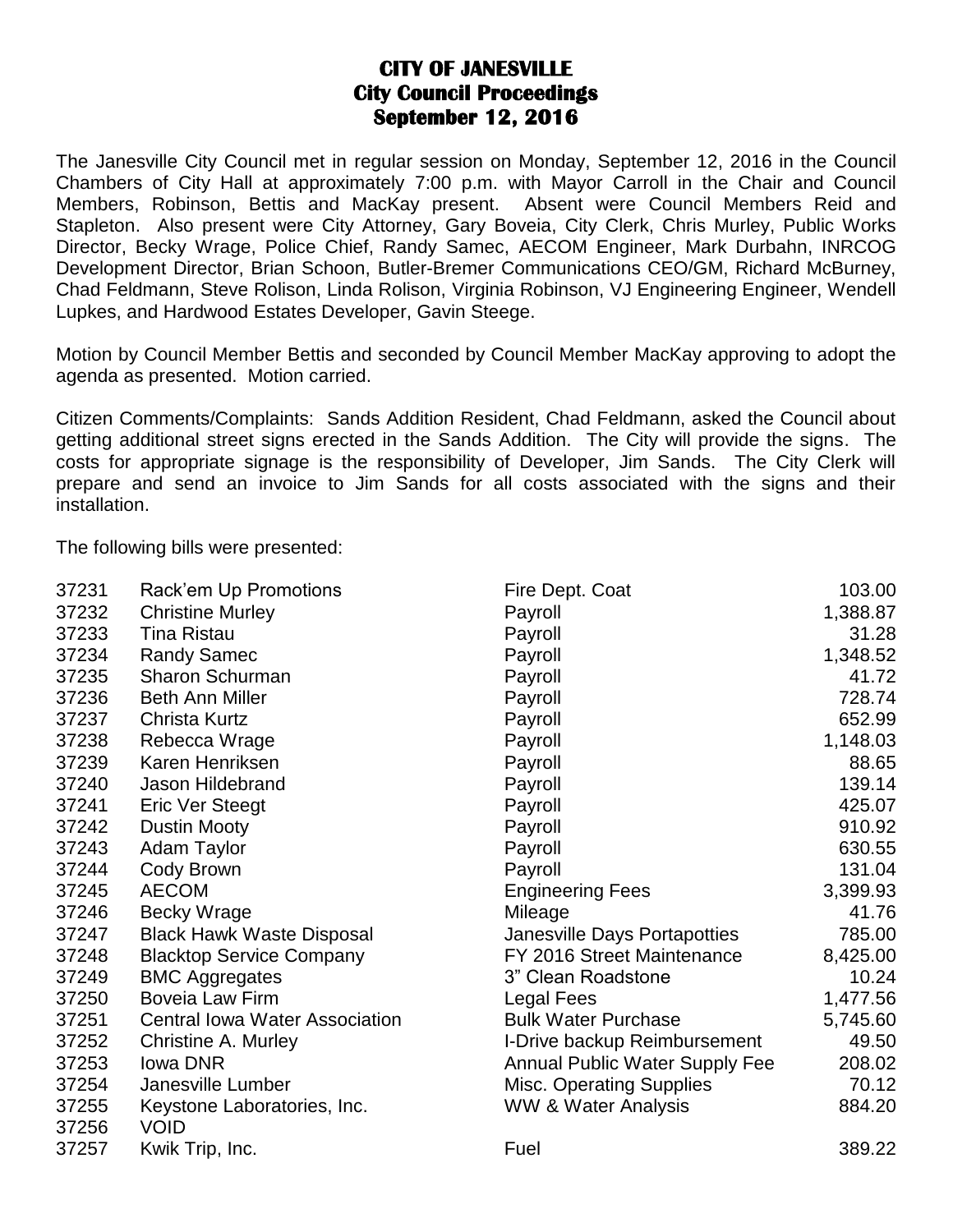| 37258         | Marco, Inc.                      | Copy Fees Per Contract                       | 174.16   |
|---------------|----------------------------------|----------------------------------------------|----------|
| 37259         | Matt Parrott & Sons Company      | <b>Laser Checks</b>                          | 275.80   |
| 37260         | Mid American Energy              | <b>Monthly Utility Bill</b>                  | 20.90    |
| 37261         | Secretary of State               | <b>Notary Renewal Fee</b>                    | 30.00    |
| 37262         | Special Janesville Library       | <b>City Contribution</b>                     | 5,587.58 |
| 37263         | <b>Stokes Welding</b>            | Line for Weedeater                           | 26.95    |
| 37264         | Tim & Mike's Auto Repair         | <b>Vehicle Repairs</b>                       | 49.95    |
| 37265         | Virginia Robinson                | <b>HR Assistance</b>                         | 1,160.00 |
| 37266         | Wal-Mart                         | <b>Mirror Adhesive</b>                       | 5.91     |
| 37267         | <b>Waverly Newspapers</b>        | <b>Publication Fees</b>                      | 479.59   |
| 37268         | Windstream/Iowa Telecom          | <b>Monthly Telephone</b>                     | 397.69   |
| 37269         | Core Documents, Inc.             | Section 125 Plan Fee                         | 99.00    |
| 37270         | <b>Black Hawk Waste Disposal</b> | Garbage & Recycling Collection Fees 5,826.38 |          |
| 37271         | Janesville Post Office           | <b>Utility Billing Postage</b>               | 141.01   |
| 3196342 EFPTS |                                  | Fed/FICA Tax                                 | 2,602.27 |

(Disbursements: General-\$14,770.19, Road Use-\$9,342.20, Special Events-\$650.00, Summer Rec Program-\$37.39, First Responders-\$.00, Volunteer Fire Dept.–\$103.00, Special Library-\$1,124.34, Park Expansion & Improvements-\$.00, Water & Sewer Improvements - \$3,063.01, Street/Bridge Maint & Improvement - \$.00, Barrick Road Bi/Ped Bridge Project-336.92, Water-\$7,907.66, Sewer-  $$2,127.09$ , and Refuse- $$5,885.06 = $45,346.86$ 

RESOLUTION #1556 - A RESOLUTION ALLOWING CLAIMS FOR THE MONTH OF SEPTEMBER 2016. BE IT RESOLVED BY THE CITY COUNCIL OF THE CITY OF JANESVILLE, IOWA that the foregoing claims be allowed as presented and warrants for the same be issued to the City Treasurer. BE IT FURTHER RESOLVED that the City Clerk is hereby authorized, empowered, and directed to draw and issue warrants on the respective funds and accounts. Resolved by Council Member MacKay and seconded by Council Member Robinson to approve the bills as presented. Roll Call Vote: Ayes – MacKay, Bettis, and Robinson. Nays – None. Absent – Reid and Stapleton. Resolution approved and adopted this 12th day of September 2016.

ATTEST: THE CONSTRUCTION OF THE CONSTRUCTION OF THE CONSTRUCTION OF THE CONSTRUCTION OF THE CONSTRUCTION OF THE CONSTRUCTION OF THE CONSTRUCTION OF THE CONSTRUCTION OF THE CONSTRUCTION OF THE CONSTRUCTION OF THE CONSTRUCTI

Motion by Council Member Bettis and seconded by Council Member MacKay to approve, as presented, the following Consent Agenda items: August 1, 2016 and August 22, 2016 City Council Proceedings, August 31, 2016 Budget and Treasurer Reports, and Janesville Tap, LLC's Class C Liquor License Renewal Application. Motion carried.

Public Works Director Wrage and Police Chief Samec presented their monthly reports to the Council.

The Janesville 2016 Homecoming Parade is scheduled to begin at 1:30 p.m. on Friday, September 30, 2016

Motion by Council Member Bettis and seconded by Council Member MacKay approving the Janesville 2016 Homecoming requests as follows: Road Closures for Parade Setup and Return (Approximately 12:30 p.m. – 1:30 p.m.) - Barrick Road from Pine Street to Sycamore Street, Road Closures for Parade (Approximately 1:30 p.m. – 2:30 p.m.) - West on Barrick Road from the School, South on Main Street, East on 3<sup>rd</sup> Street, and North on Elm Street to the School), and Assistance from Police, Fire, and Public Works Departments (police escort, barricades, fire trucks, and etc.). Motion carried.

Richard McBurney, CEO/GM with Butler-Bremer Communications stated they had positive feedback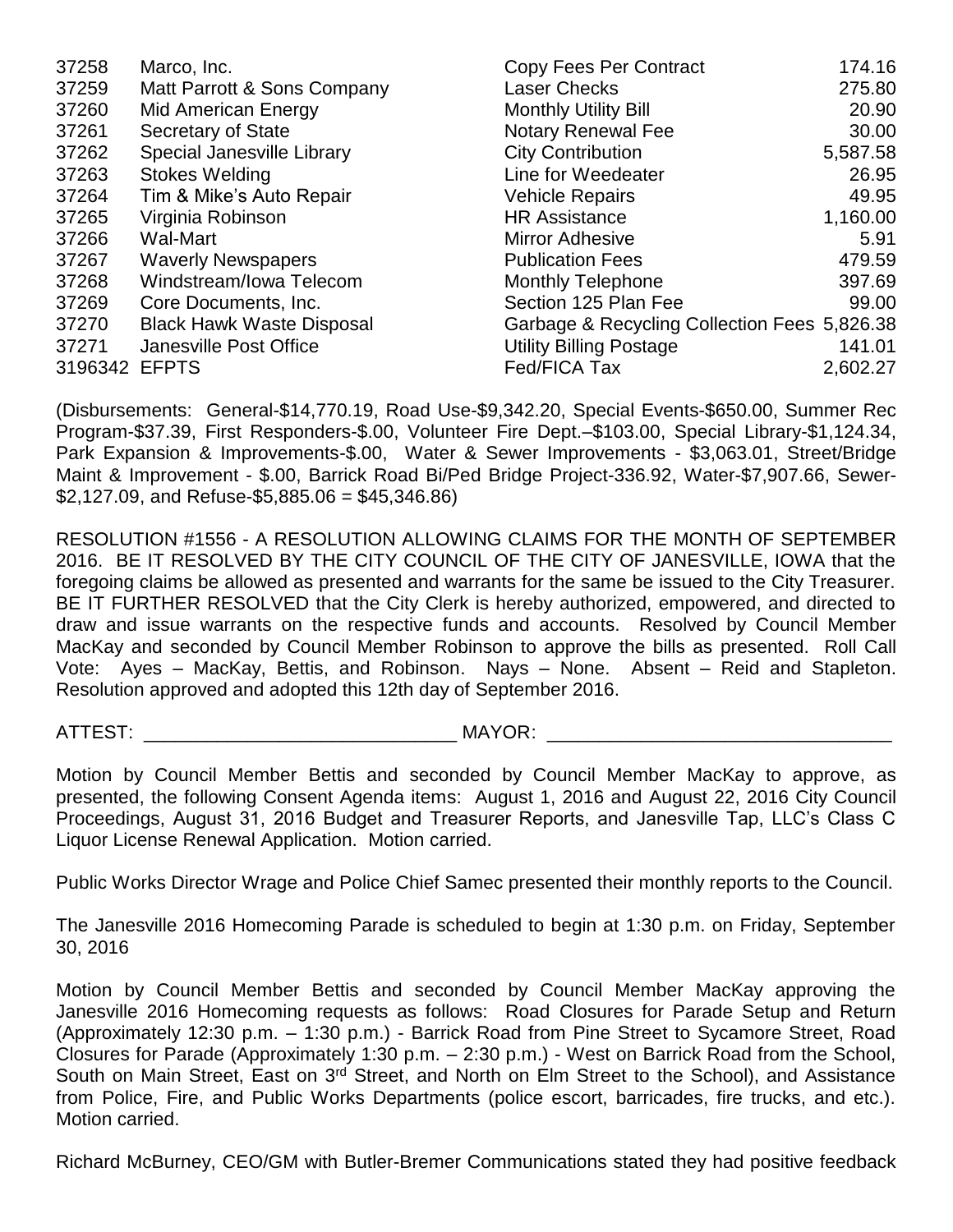from Janesville citizens and business owners, therefore, they are moving forward with plans to install fiber optic lines to Janesville. He discussed proposed plans for a building and fiber optic lines within city right-of-way. Proposed plans include the construction of an approximate 12' x 12' building at a site west of the 7<sup>th</sup> Street Lift Station. Mr. McBurney will provide city officials with the completed plans and specifications. The City Attorney will draft an appropriate easement for the building.

The City Clerk opened and read the following bids for the sale of the 2007 Dodge Charger:

- 1. Chad Schwartz \$2,090
- 2. Yousef Dabbah (Bayridge Motors) \$1,568.00
- 3. Suljo Sinanovia \$1,520
- 4. Corinne Bettis \$2121.21
- 5. Paul Nichols \$800

Motion by Council Member MacKay and seconded by Council Robinson to accept and approve the high bid of \$2,121.21 from Corinne Bettis for the sale of the 2007 Dodge Charger. Council Member Bettis abstained. Motion carried.

Motion by Council Member MacKay and seconded by Council Member Bettis approving to table the third reading of ORDINANCE #320 – AN ORDINANCE AMENDING THE CODE OF ORDINANCES OF THE CITY OF JANESVILLE, IOWA BY ADDING PENALTY PROVISIONS TO SECTIONS 135.09 AND 136.08 TO THE CITY OF JANESVILLE CODE OF ORDINANCES. Motion carried.

Motion by Council Member MacKay and seconded by Council Member Robinson to approve ORDINANCE #321 – AN ORDINANCE AMENDING SECTION 17.04 OF CHAPTER 17 REGARDING REGULAR COUNCIL MEETINGS FOR THE CITY OF JANESVILLE, BREMER COUNTY, IOWA on its second reading. Roll Call Vote: Ayes – MacKay, Bettis, and Robinson. Nays – None. Absent – Reid and Stapleton. Motion carried.

Mark Durbahn, AECOM Engineer, presented the conceptual layouts and cost estimates for a replacement bridge of the 7<sup>th</sup> Street Bridge over the Cedar River. The conceptual layouts include two locations for the replacement bridge. One option is at the current location (2018 dollars cost estimate of \$5,024,800) and another option is upstream, or north of the current bridge (2018 dollars cost estimate of \$5,728,800). The Council took no official action on this matter.

Mr. Durbahn reported that various funding sources are being reviewed for the Sewer (including Lift Station) Extension & Improvement Project.

The Sands First Addition's proposed Storm Detention Basin Project was discussed. Developer, Jim Sands, and his Engineer, Wendell Lupkes of VJ Engineering, have been obtaining consents and approval from the property owners within the subdivision as to the installation of the detention basin on Lot #6. A number of consents have been obtained but not from all of the property owners. Personal contact and written communications have taken place and that process continues. Property owners within the subdivision will be invited to attend an informational meeting whereby the Storm Detention Basin Project will be presented and discussed. Attorney Boveia, Engineer Lupkes, Engineer Durbahn, and Attorney Augustine will be available to address questions and concerns expressed by the property owners.

Motion by Council Member Robinson and seconded by Council Member MacKay approving to table RESOLUTION #1552 – A RESOLUTION ACKNOWLEDGING THE COMPLETION OF ALL IMPROVEMENTS TO SANDS 2<sup>ND</sup> ADDITION AND ACCEPTANCE OF THE SUBDIVISION BY THE CITY OF JANESVILLE, BREMER COUNTY, IOWA until a few existing issues are completely and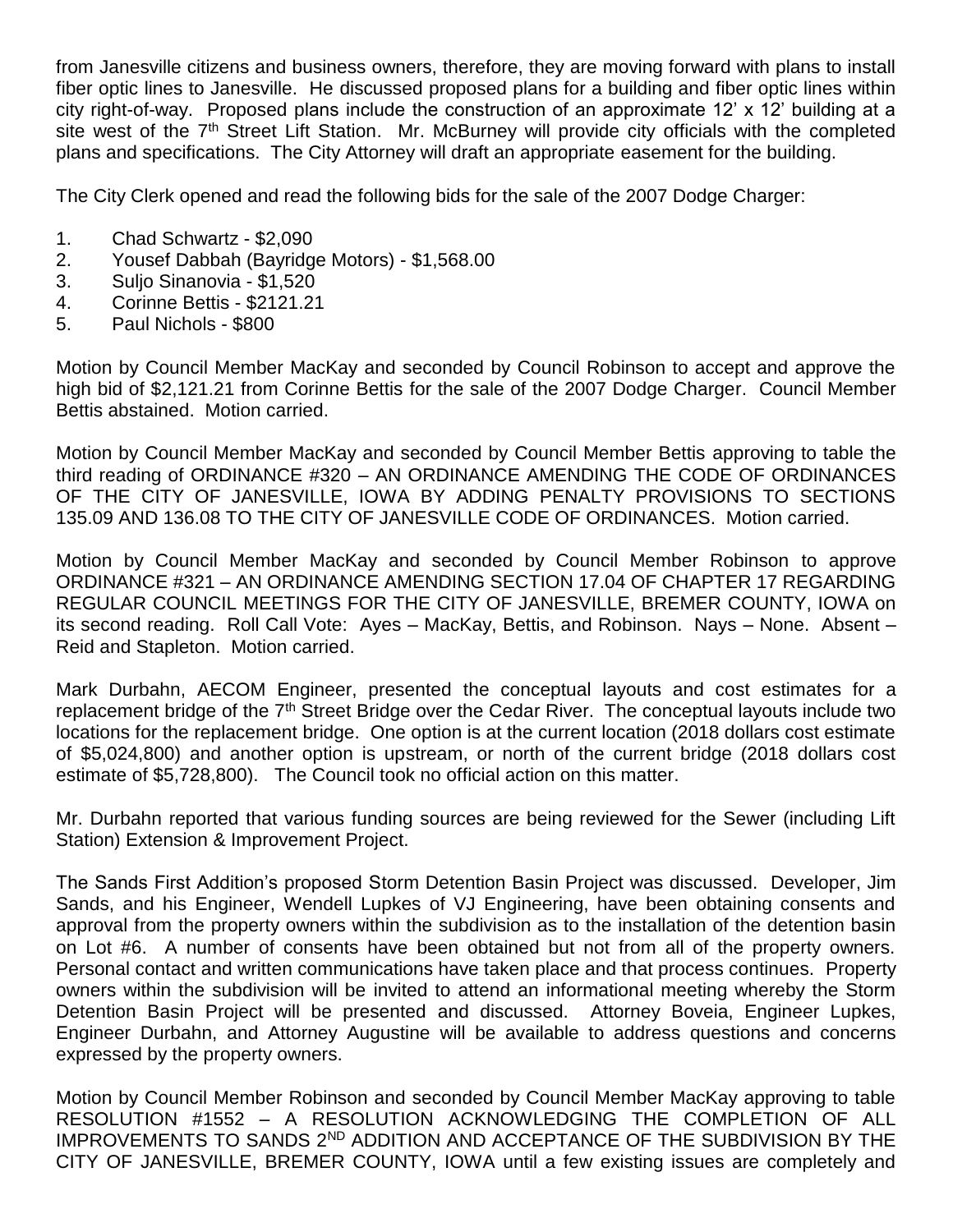satisfactorily resolved. Motion carried.

The City Attorney gave a brief update on the status of the 225 Elm Street nuisance abatement.

Brian Schoon, INRCOG's Development Director, presented his proposal to the Council for updating the city's 1994 Comprehensive Plan and answered various questions from those in attendance.

Motion by Council Member MacKay and seconded by Council Member Bettis approving to table a decision on the proposal for updating the city's 1994 Comprehensive Plan. Motion carried.

Motion by Council Member Bettis and seconded by Council Member MacKay approving to table action on the sale or trade-in of the 2002 Ford F350 (Current PWD Vehicle) and a replacement public works vehicle for additional review and information. Motion carried.

Resolved by Council Member MacKay and seconded by Council Member Bettis to approve RESOLUTION #1558 – A RESOLUTION APPROVING THE 2015/16 FISCAL YEAR STREET FINANCE REPORT AS PRESENTED BY THE CITY CLERK. Roll Call Vote: Ayes – MacKay, Bettis, and Robinson. Nays – None. Absent – Reid and Stapleton.

ATTEST: \_\_\_\_\_\_\_\_\_\_\_\_\_\_\_\_\_\_\_\_\_\_\_\_\_\_\_\_\_\_ MAYOR: \_\_\_\_\_\_\_\_\_\_\_\_\_\_\_\_\_\_\_\_\_\_\_\_\_\_\_\_\_\_\_\_\_

Motion by Council Member MacKay and seconded by Council Member Bettis to approve, as presented, the City Credit Card Policy and the application for a State Bank Visa – Business Credit Card with no annual fee. Motion carried.

Motion by Council Member Robinson and seconded by Council Member MacKay approving to table the purchase and installation of ACH Module Software from Data Technologies for additional review and information. Motion carried.

Motion by Council Member MacKay and seconded by Council Member Robinson to accept, with regrets, Daniel Woodyard's retirement announcement and letter of resignation as Public Works Assistant, effective August 24, 2016. Motion carried.

Motion by Council Member Robinson and seconded by Council Member MacKay approving the "Help Wanted" advertisement for the Public Works Assistant position as amended for publication and/or posting in the Waverly Newspaper, Janesville website, Facebook page, and Community Announcement, and organizational magazines and/or websites that advertise for free with current membership, such as Iowa Association of Municipal Utilities, Iowa Rural Water Association, etc. Motion carried.

Motion by Council Member Robinson and seconded by Council Member MacKay to approve payment of the necessary fee to Core Documents, Inc. for a Section 125 Premium Only Plan for a period(s) to cover 10/1/16 – 11/30/17 for full-time employees working 30 or more hours per week. Council Member Bettis stated he opposes if the fee is more than \$99 for the requested 14 months of coverage. Motion carried.

Virginia Robinson presented her "Continuation of Health Insurance Coverage in the Event of Non-Work Related Accident/Illness" proposal and a brief discussion followed.

Motion by Council Member MacKay and seconded by Council Member Robinson to approve, as presented with modifications, the "Continuation of Health Insurance Coverage in the Event of Non-Work Related Accident/Illness. Motion carried.